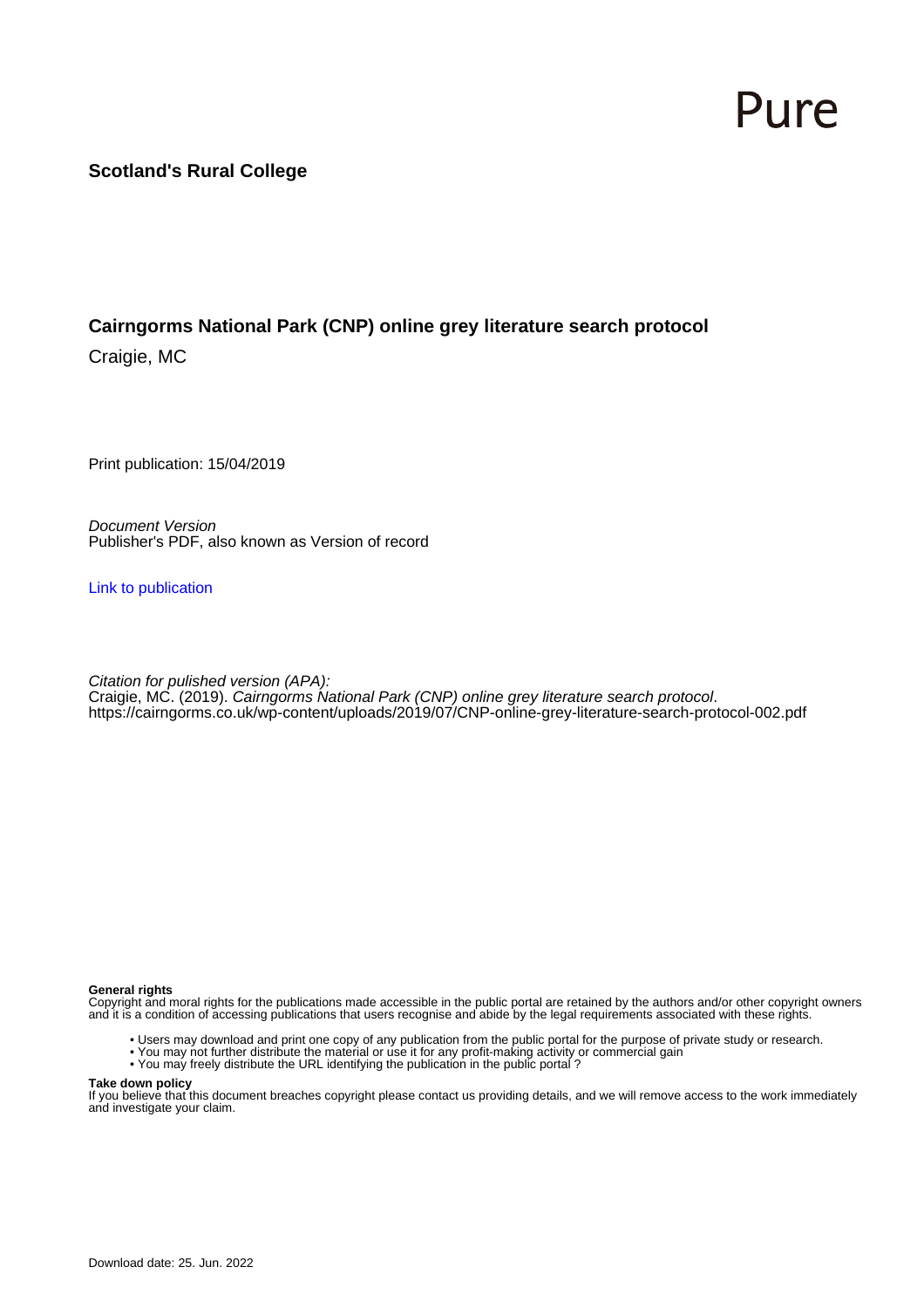# Cairngorms National Park (CNP) online grey literature search protocol

# (Author: Marcus Craigie, April 2019)

Detailed below is the search protocol used for the online grey literature search. There are additional notes in italics to support the updating of this reference list in the future.

**Step.1** A list of potential organisation's websites to search was collected as a basis for research.

Below are key organisations and their website in brackets (*Note: Additional guidance related to the Forestry Commission search is available under "Additional Notes")*

Scottish Environment Protection Agency (SEPA) (www.sepa.org.uk) Scottish Natural Heritage (SNH) (www.nature.scot) Royal Society for the Protection of Birds (RSPB) (www.rspb.org.uk) Scottish Environment LINK (www.scotlink.org) Forestry Commission (FC) (https://www.gov.uk/search/all?parent=&keywords=&level\_one\_taxon=&manual=&organisations% 5B%5D=forestrycommission&public\_timestamp%5Bfrom%5D=&public\_timestamp%5Bto%5D=&topical\_events=& order=most-viewed) Ramblers (www.ramblers.org.uk) Forestry and Land Scotland (FLS) (www.forestryandland.gov.scot) Scottish Forestry (SF) (www.forestry.gov.scot) Forest Research (FR) (www.forestresearch.gov.uk) Joint Nature Conservation Committee (JNCC) (www.jncc.gov.uk) Ecosystem Services Community (ESCom) (www.oppla.eu/groups/escom-scotland) Scotland's Rural College (SRUC) (www.sruc.ac.uk)

A range of key search terminology was used due to the variability of organisation search functions, in brackets there is feedback about the terminology:

- Cairngorm
- Cairngorms (*Often Cairngorm gave the full list of results, however, some sources required "s" to appear in the search*)
- Cairngorms National Park (*Many returns related to national parks and national research rather than specifically relating to the Cairngorms National Park)*
- CNP (*Rarely returned any new results after the above terminology had been used*).

Due to the robustness of some organisation search tools a Google search of the organisation's name followed by "Cairngorms" was required to gain as many references as possible.

**Step.2** Google search engine was first used 1.) To potentially source other websites to search further, 2.) To find individual pieces of grey literature that may be relevant to download but not on the key